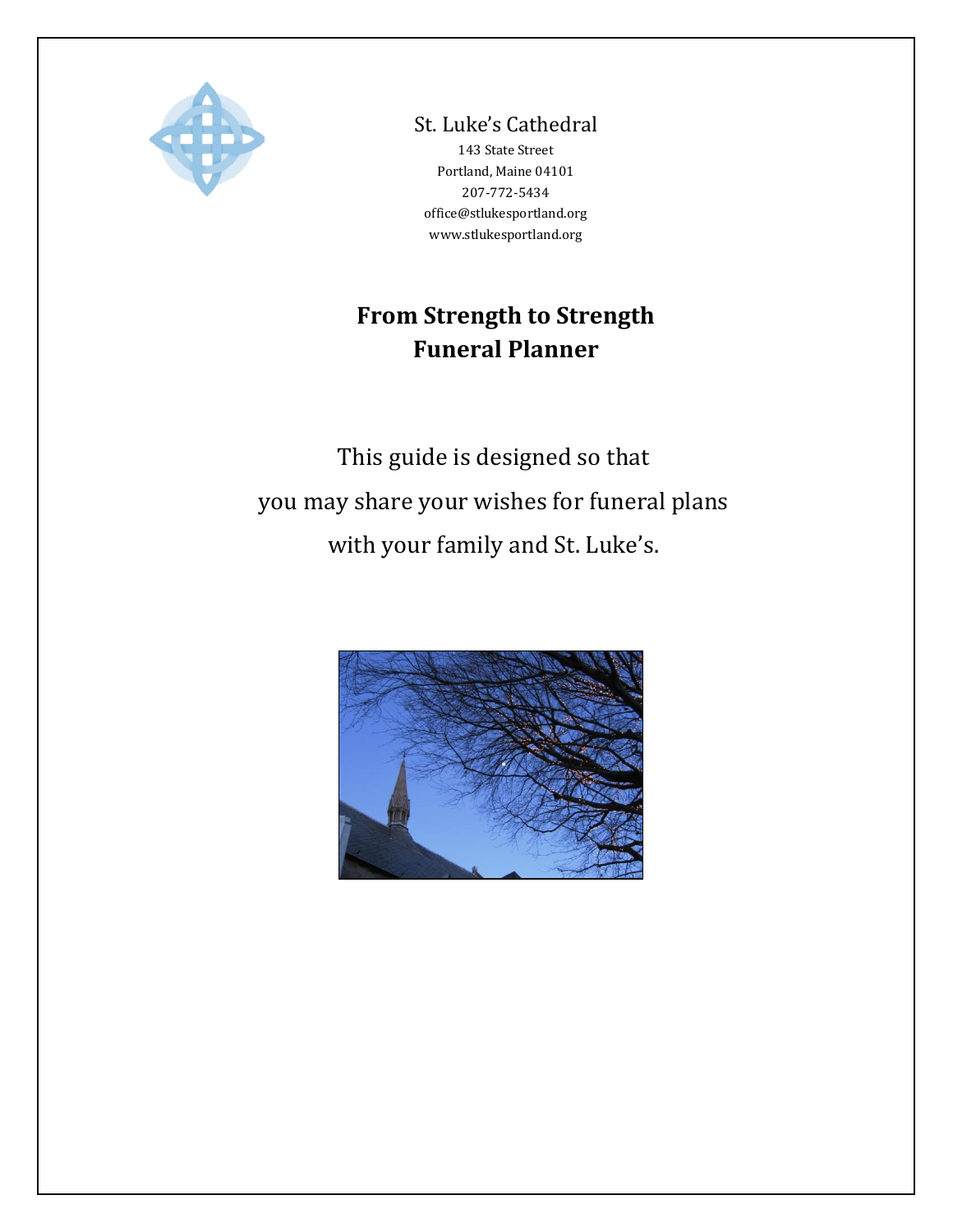# **General Directions**

Introduction by The Very Rev. Dr. Benjamin Shambaugh**,** Dean of the Cathedral

As a people of hope, Christians do not live in fear of their own death but are rather encouraged to give prayerful thought to the nature of their death and to the details of their own Christian burial.

All clergy are instructed to have their parishioners make a will. Such "directions" provide comfort to family and friends. In the same way, funeral and burial directions are a gift that gives comfort and guidance when family and friends are faced with decisions following death.

Once you have completed the form in this packet, please share this information with your family and provide a copy for the church files.

Guidance. The following guide may clarify your own vision for Christian burial and give substance to conversation with others who will be responsible for final arrangements. The Clergy would be privileged to assist you and members of your family in these preparations.

At the time of your death, your family will need to make many decisions.

Notify the Cathedral. The family needs to notify the Cathedral at the time of death, as well as to make arrangements with the funeral home. Please confer with the Cathedral office, as well as the funeral home and cemetery, before setting time and place for the funeral service.

Visiting Hours. If you choose to have visiting hours, these may be arranged with the funeral home and the family. As an alternative, they may be held in Emmanuel Chapel at the Cathedral.

Funeral Service. Active members of the Cathedral are encouraged to be buried from St. Luke's. The service may be either in Emmanuel Chapel, which seats 75 people, or in the Nave which seats more than 600. Ideally, the casket or container of ashes is present. You may choose to have the Burial Office with a Eucharist, the Burial Office alone, or a simple memorial service.

Book of Common Prayer. The traditional Burial Service from the Book of Common Prayer is the foundation of any funeral service. Beginning on page 468 the Prayer Book contains suggested prayers and readings. Either the modern language of Rite II or the Elizabethan language of Rite I may be used. Visiting clergy may assist or officiate, at the approval of the Cathedral Dean.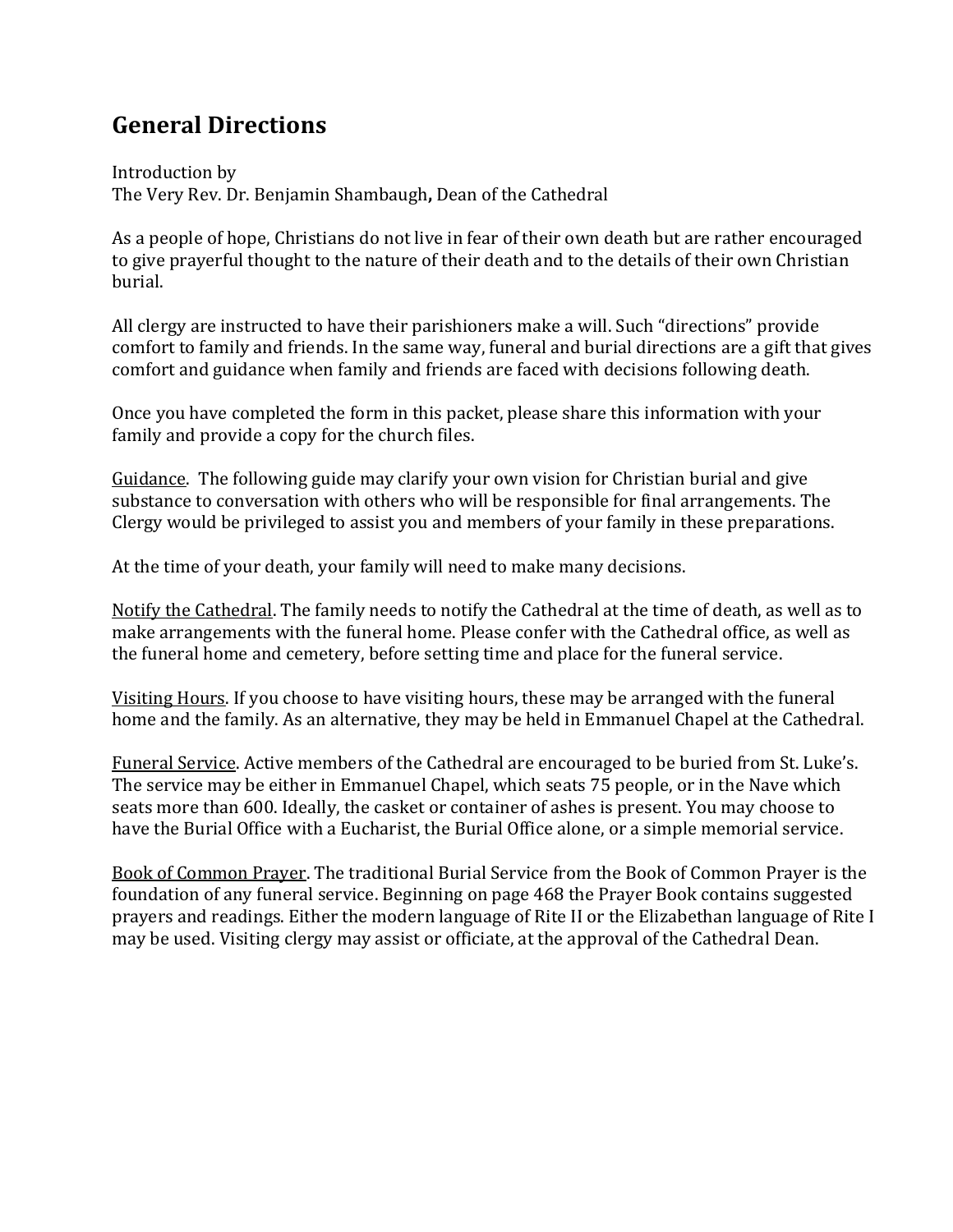Holy Eucharist. If the Holy Eucharist has been a regular and important part of your faith journey, you may want the Holy Eucharist to be at the center of your burial service. You do not need to omit having communion because some in attendance may not understand it. Nonchurch people are often very moved by the meaning of the Eucharist. Many, however, choose to not include communion, which is fine as well.

Music. Music adds great power and energy to the occasion. You may want to select meaningful hymns, and special music. You may choose to invite musicians and soloists to enhance the service. All music needs to be planned carefully and reviewed by Clergy and the Cathedral Musician, who will be happy to guide you selecting music. It has been our experience that recorded music does not work well in the church.

In selecting hymns, make sure that hymns are familiar and easy to sing. Include hymns that have significance and meaning to you. The 1982 Hymnal contains a wide selection of hymns.

Flowers. If you wish to have flowers in the church, your family is responsible for purchasing them. Flower arrangements may be placed on the high altar or at other locations in front of or beside the freestanding altar. The flower arrangements may be provided by the family, by a florist, or (only with prior arrangement) by the Cathedral flower guild.

Reception. You may arrange your own reception in the Cathedral Hall or you may hire a caterer. The Cathedral Office will need to be notified and involved in these plans.

Cemetery. The Burial in a local cemetery may follow the service and reception that day, or it may occur later at the convenience of the family.

Memorial Garden/Columbarium. Burial of ashes in the Cathedral's Memorial Garden or Columbarium may be held immediately following the service, or at another time convenient to the family and the Cathedral. A committal service may be held at the time of burial.

Expenses. A list of fees is found below. (Fees are subject to change. Note that there are additional fees are required for the Memorial Garden and Columbarium.) Please confirm with the Cathedral office. Family members or their representatives make arrangements with the funeral directors. The costs are typically managed between the funeral home and the family, though they may be paid directly to the cathedral itself. Members often provide a gift to the clergy's discretionary fund or the cathedral itself.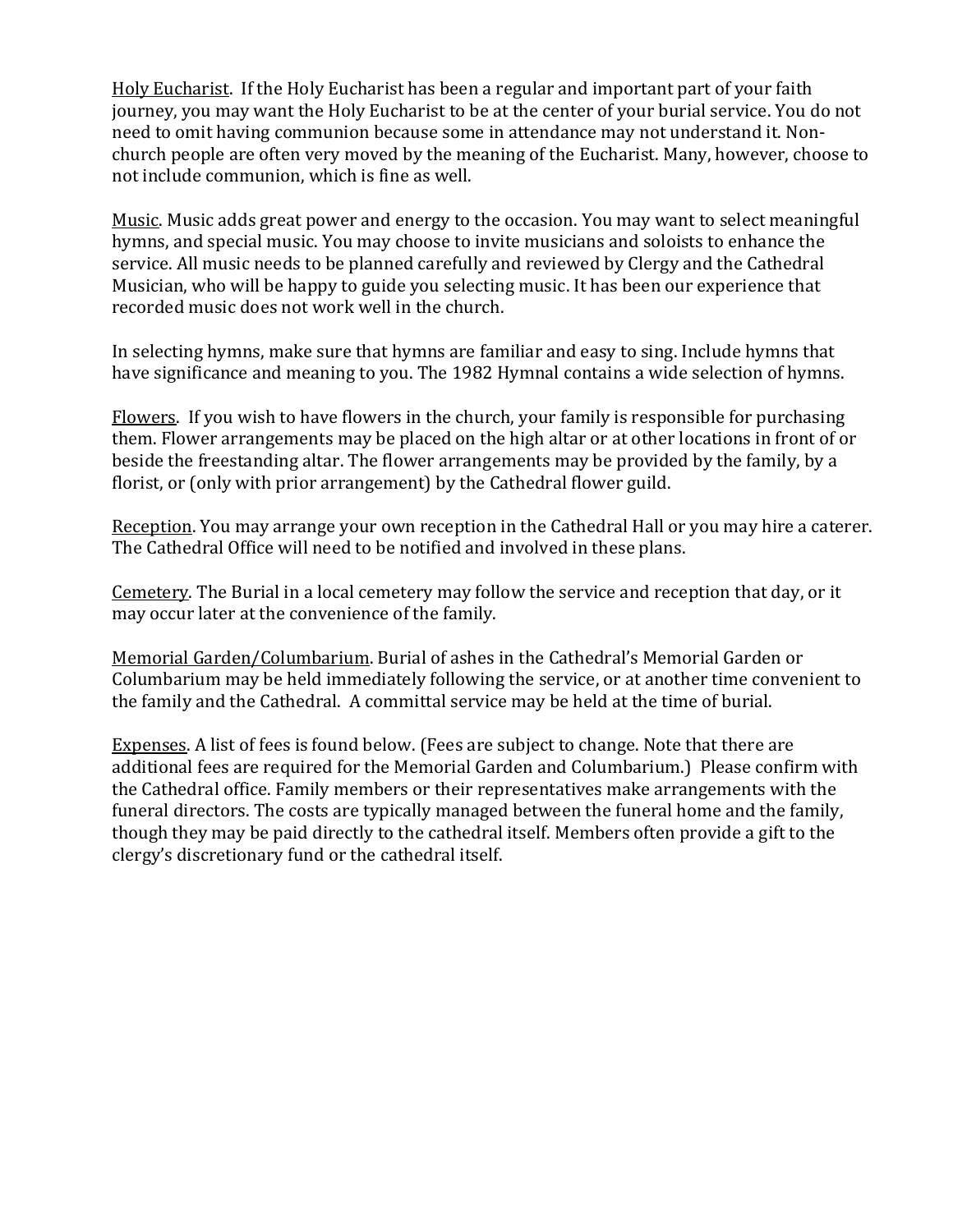# **Funeral Fees (related to the Cathedral)**

| <b>Use of Facilities</b>     | <b>Pledging Members</b> | <b>Non-Members</b> |
|------------------------------|-------------------------|--------------------|
| Cathedral Nave               | n / c                   | \$500              |
| <b>Emmanuel Chapel</b>       | n / c                   | \$300              |
| Parish Hall (for receptions) |                         | \$500              |

## **Staff Fees**

| Officiant | \$250                                                   |
|-----------|---------------------------------------------------------|
| Organist  | \$250: With special music and/or other musicians, \$325 |
| Sexton    | \$100                                                   |
| Leaflet   | \$100                                                   |

If the funeral service includes interment in the Memorial Garden, those costs are managed separately through the Parish Office and the Memorial Garden Committee. Please contact the Parish Office at 772-5434 for more information.

Obituary Notice. If you wish to have an Obituary Notice published, you may want to include information for your Notice in your funeral plans, including where you would like it to be published. The Notice may include the names of your parents, siblings or children, and such things as military service, organization affiliations or other information related to interests and pursuits throughout your life. The Notice is sent to the newspapers by the funeral home.

Additional Information. Please include in this form any other information that would be helpful to the family and the clergy in completing arrangements.

Other Resources *Book of Common Prayer* 1979 *Hymnal* 1982 *Holy Bible*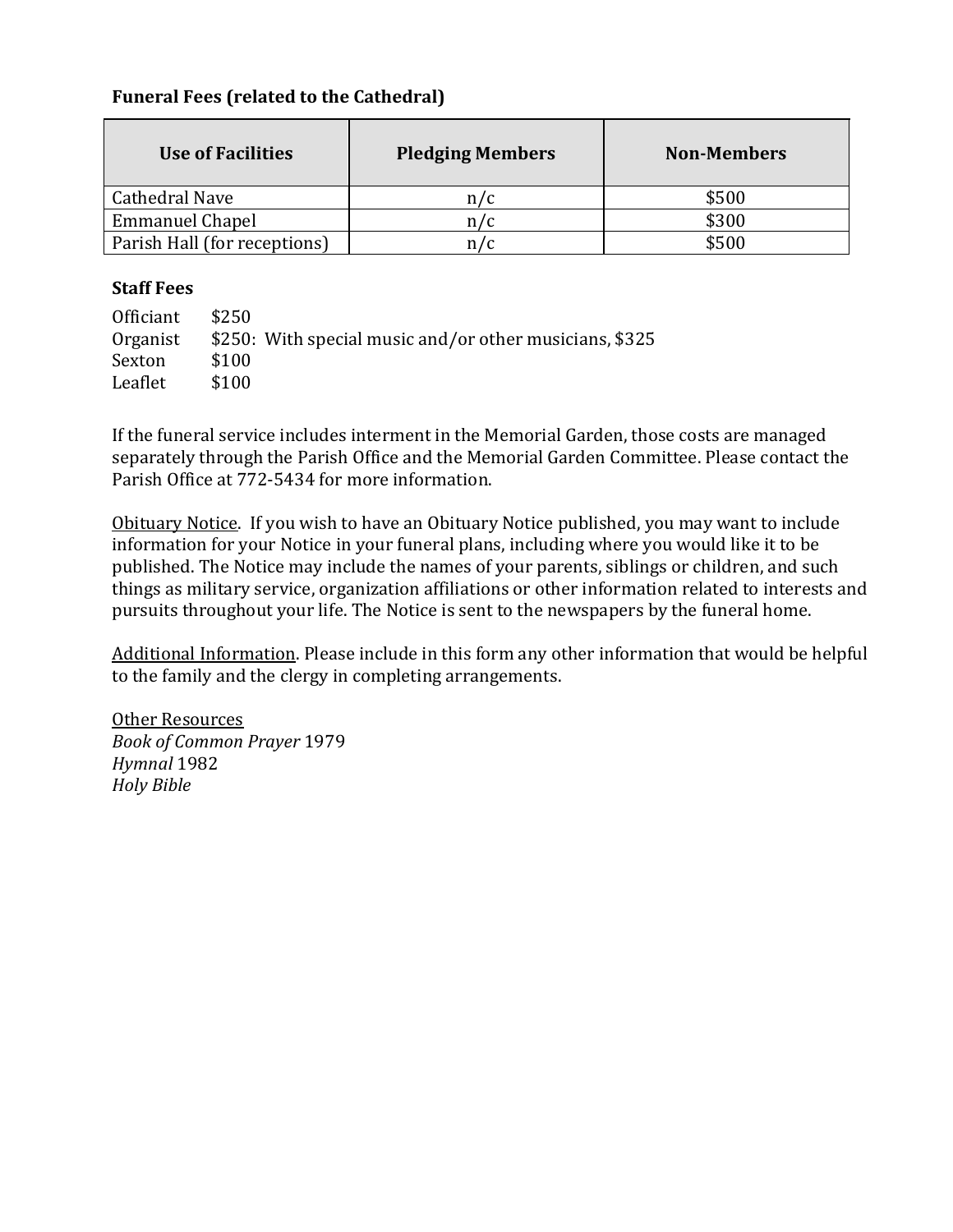# **Some Preliminary Considerations**

As you begin to plan a service for a loved ones, there are a few preliminary considerations that are helpful to keep in mind.

You do not need to design the service line for line. The clergy will meet with you, walk through options, and put the various service together. The Book of Common Prayer provides a framework for the service itself. In preparation for your meeting with the clergy, you might want to reflect on the following ways to personalize the service for your loved one:

- 1. Readings and Poetry: Funerals should have at least one reading from scripture, and typically have two or three. (If there is a Eucharist, one of the scripture pieces is from the gospels.) While any reading is acceptable, the Book of Common Prayer provides a good list of possibilities to start. You are welcome to add poetry or other readings as well. <http://www.lectionarypage.net/YearABC/SpecServ/Burial.html>
- 2. Music: Music should be planned in consultation with the Cathedral Musician and the clergy person leading the service. Music outside the Episcopal tradition may be used but should be of a sacred nature. The cathedral musician can help find soloists or instrumentalists if desired. The choir does not typically perform at funerals. Note that at this time the cathedral sound system is not equipped to play recordings, downloads or MP3 files. Musical opportunities include:
	- a. The prelude and postlude (before and after the service).
	- b. One or more hymns
	- c. Other music (a solo or other offering)
- 3. Speakers: Funerals often include a time for eulogies, reflections or words of remembrance. At the family's request, the clergy may provide a homily or other words.. Remember that speakers should be brief (3 minutes or one typed double spaced page) and preferably limited in number. If speakers go too long or there are too many, the congregation loses interest and the service loses meaning. Remember that the reception allows another space for people to share stories and memories! For the funeral itself, the following are options:
	- a. Having no remembrances or having just the clergy person speak
	- b. Asking 1-3 specific family members of friends to speak
	- c. Asking if anyone present would like to say a few words (an "open mic")
- 4. Involvement of clergy or musicians who are friends of the family. Friends are welcome to participate in the service. This, however, should be done in consultation with cathedral clergy and the cathedral musician, both of whom will likely be present at the service.
- 5. The Program or Bulletin: Upon request, the cathedral will provide a simple bulletin with a photograph of the deceased on the front cover, an outline and order of service on the inner cover, and the obituary on the back page. It is helpful if the family chooses a photograph and sends the obituary in advance.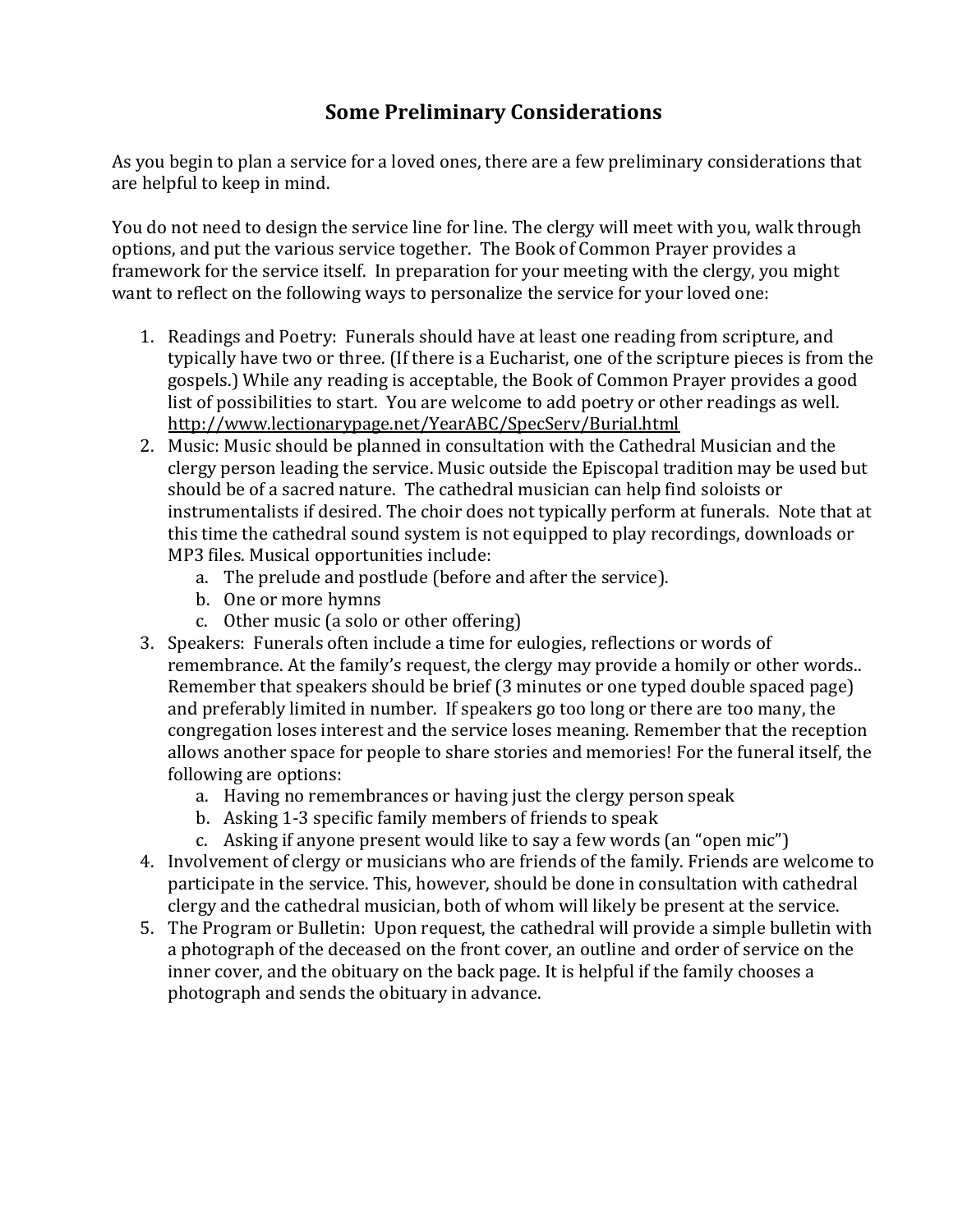# **Funeral Arrangements Form**

Please complete this form and return it to the Parish Office for filing. Please keep a copy for yourself.

Name (print full name clearly) \_\_\_\_\_\_\_\_\_\_\_\_\_\_\_\_\_\_\_\_\_\_\_\_\_\_\_\_\_\_\_\_\_\_\_\_\_\_\_\_\_\_\_\_\_\_\_\_\_\_\_\_\_\_\_\_\_\_\_\_\_\_\_\_\_\_\_\_\_

Date of birth \_\_\_\_\_\_\_\_\_\_\_\_\_\_\_\_\_\_\_\_\_\_\_\_\_\_\_\_\_\_\_\_\_\_\_\_\_\_\_\_\_\_\_\_\_\_\_\_\_\_\_\_\_\_\_\_\_\_\_\_

Address \_\_\_\_\_\_\_\_\_\_\_\_\_\_\_\_\_\_\_\_\_\_\_\_\_\_\_\_\_\_\_\_\_\_\_\_\_\_\_\_\_\_\_\_\_\_\_\_\_\_\_\_\_\_\_\_\_\_\_\_\_\_\_\_\_\_\_\_\_\_\_\_\_\_\_\_\_\_\_\_\_\_\_\_\_\_\_\_\_\_\_\_\_\_

Name and contact information of next of kin and/or family member(s) or friend who will be responsible for funeral arrangements.

\_\_\_\_\_\_\_\_\_\_\_\_\_\_\_\_\_\_\_\_\_\_\_\_\_\_\_\_\_\_\_\_\_\_\_\_\_\_\_\_\_\_\_\_\_\_\_\_\_\_\_\_\_\_\_\_\_\_\_\_\_\_\_\_\_\_\_\_\_\_\_\_\_\_\_\_\_\_\_\_\_\_\_\_\_\_\_\_\_\_\_\_\_\_\_\_\_\_\_\_\_\_\_\_\_

\_\_\_\_\_\_\_\_\_\_\_\_\_\_\_\_\_\_\_\_\_\_\_\_\_\_\_\_\_\_\_\_\_\_\_\_\_\_\_\_\_\_\_\_\_\_\_\_\_\_\_\_\_\_\_\_\_\_\_\_\_\_\_\_\_\_\_\_\_\_\_\_\_\_\_\_\_\_\_\_\_\_\_\_\_\_\_\_\_\_\_\_\_\_\_\_\_\_\_\_\_\_\_\_\_

\_\_\_\_\_\_\_\_\_\_\_\_\_\_\_\_\_\_\_\_\_\_\_\_\_\_\_\_\_\_\_\_\_\_\_\_\_\_\_\_\_\_\_\_\_\_\_\_\_\_\_\_\_\_\_\_\_\_\_\_\_\_\_\_\_\_\_\_\_\_\_\_\_\_\_\_\_\_\_\_\_\_\_\_\_\_\_\_\_\_\_\_\_\_\_\_\_\_\_\_\_\_\_\_\_

Funeral arrangements will be made with (name of Funeral Home):

#### *Visiting Hours*

- $\Box$  I do not wish to have visiting hours.
- $\Box$  I wish to have visiting hours at St. Luke's in the Chapel.
- $\Box$  I wish to have visiting hours at this location:

#### *Funeral Plans*

- ❑ I want my funeral at St. Luke's.
	- \_\_\_\_ In the Nave \_\_\_\_ In Emmanuel Chapel
	- \_\_\_\_ The casket will be present. \_\_\_\_ The burial urn will be present.
	- \_\_\_\_ No remains will be present.
- $\Box$  I want my funeral at this location
	- \_\_\_\_ Gravesite burial/interment will be private.
	- \_\_\_\_ Congregation may attend gravesite burial.

#### *Burial Plans*

- $\Box$  I plan to be buried in a casket.
- $\Box$  I plan to have a casket at the funeral with cremation after the funeral before burial
- ❑ Burial will be in a cemetery *(Name and location)* \_\_\_\_\_\_\_\_\_\_\_\_\_\_\_\_\_\_\_\_\_\_\_\_\_\_\_\_\_\_\_\_\_\_\_\_\_\_\_\_\_\_\_\_
- $\Box$  I plan to be cremated (Direct cremation with no casket or viewing).
- ❑ Interment of ashes in cemetery (*Name and location)* \_\_\_\_\_\_\_\_\_\_\_\_\_\_\_\_\_\_\_\_\_\_\_\_\_\_\_\_\_\_\_\_\_\_\_\_\_\_\_\_
- □ Interment of ashes in Memorial Garden or Columbarium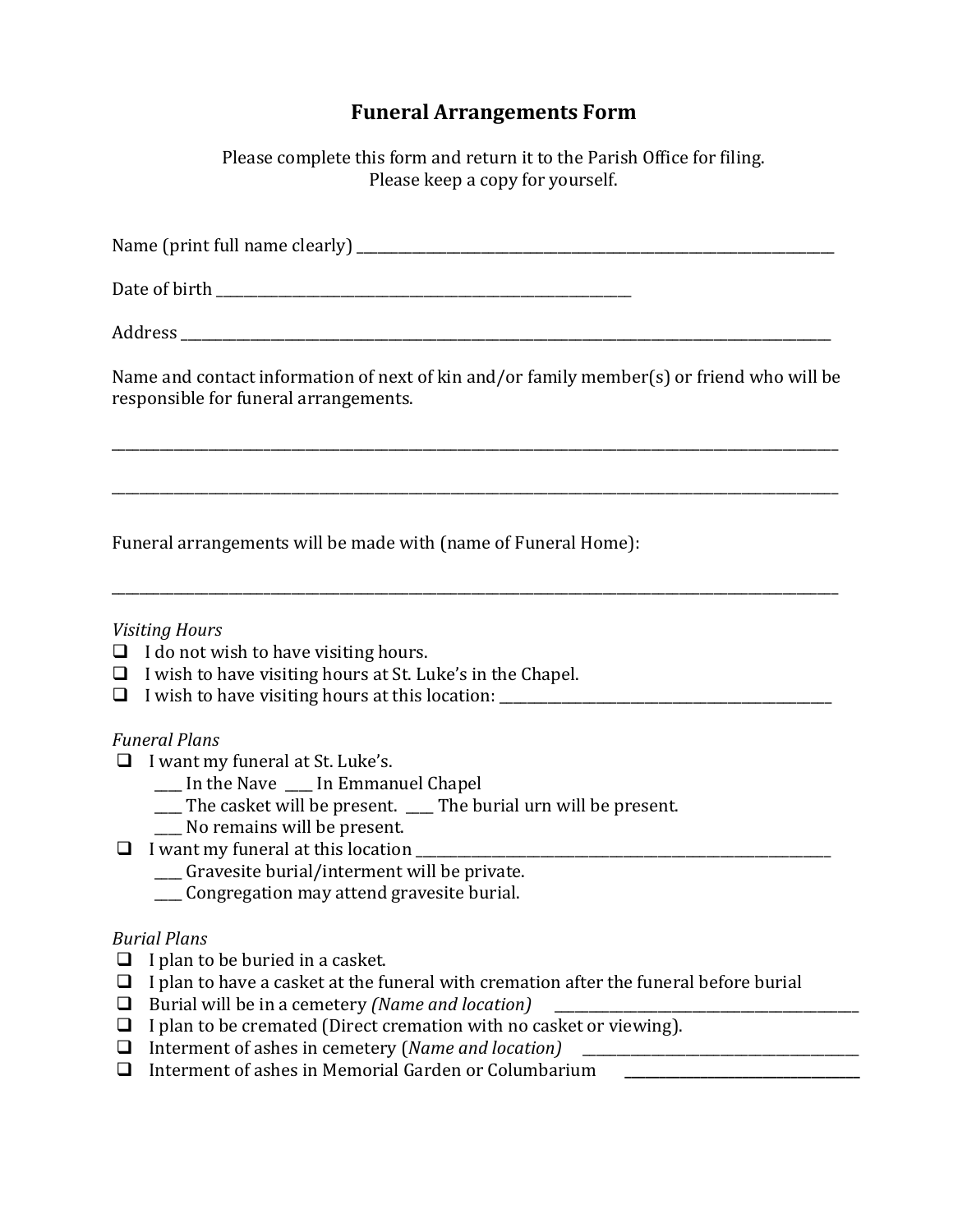## *Flowers*

- ❑ Flower arrangements will be provided by (*Name of florist or individual*
- ❑ If available, flower arrangements should contain (*Describe colors and flowers)*

#### *Music*

- $\Box$  I prefer the use of the Cathedral Musician to provide music for the service.
- ❑ I wish to arrange for music from outside the Cathedral.

#### *Procession*

- ❑ The casket or urn may be processed from the Chapel
- $\Box$  The casket or urn should be in place at the head of the nave aisle as the service begins.

\_\_\_\_\_\_\_\_\_\_\_\_\_\_\_\_\_\_\_\_\_\_\_\_\_\_\_\_\_\_\_\_\_\_\_\_\_\_\_\_\_\_\_\_\_\_\_\_\_\_\_\_\_\_\_\_\_\_\_\_\_\_\_\_\_\_\_\_\_\_\_\_\_\_\_\_\_\_\_\_\_\_\_\_\_\_\_\_\_\_\_\_\_\_\_\_ \_\_\_\_\_\_\_\_\_\_\_\_\_\_\_\_\_\_\_\_\_\_\_\_\_\_\_\_\_\_\_\_\_\_\_\_\_\_\_\_\_\_\_\_\_\_\_\_\_\_\_\_\_\_\_\_\_\_\_\_\_\_\_\_\_\_\_\_\_\_\_\_\_\_\_\_\_\_\_\_\_\_\_\_\_\_\_\_\_\_\_\_\_\_\_\_

\_\_\_\_\_\_\_\_\_\_\_\_\_\_\_\_\_\_\_\_\_\_\_\_\_\_\_\_\_\_\_\_\_\_\_\_\_\_\_\_\_\_\_\_\_\_\_\_\_\_\_\_\_\_\_\_\_\_\_\_\_\_\_\_\_\_\_\_\_\_\_\_\_\_\_\_\_\_\_\_\_\_\_\_\_\_\_\_\_\_\_\_\_\_\_\_

\_\_\_\_\_\_\_\_\_\_\_\_\_\_\_\_\_\_\_\_\_\_\_\_\_\_\_\_\_\_\_\_\_\_\_\_\_\_\_\_\_\_\_\_\_\_\_\_\_\_\_\_\_\_\_\_\_\_\_\_\_\_\_\_\_\_\_\_\_\_\_\_\_\_\_\_\_\_\_\_\_\_\_\_\_\_\_\_\_\_\_\_\_\_\_\_\_\_\_

*\_\_\_\_\_\_\_\_\_\_\_\_\_\_\_\_\_\_\_\_\_\_\_\_\_\_\_\_\_\_\_\_\_\_\_\_\_\_\_\_\_\_\_\_\_\_\_\_\_\_\_\_\_\_\_\_\_\_\_\_\_\_\_\_\_\_\_\_\_\_\_\_\_\_\_\_\_\_\_\_\_\_\_\_\_\_\_\_\_\_\_\_\_\_\_\_\_\_\_*

- $\Box$  The casket should be covered with a  $\Box$  pall,  $\Box$  flag,  $\Box$  flowers, or  $\Box$  none.
- ❑ Pall bearers may include the following people: \_\_\_\_\_\_\_\_\_\_\_\_\_\_\_\_\_\_\_\_\_\_\_\_\_\_\_\_\_\_\_\_\_\_\_\_\_\_\_\_\_\_
- ❑ Ushers may include the following people: \_\_\_\_\_\_\_\_\_\_\_\_\_\_\_\_\_\_\_\_\_\_\_\_\_\_\_\_\_\_\_\_\_\_\_\_\_\_\_\_\_\_\_\_\_

## *Reception*

- $\Box$  I would like a Reception in the Upper Hall following the service. This catered reception will be provided by:
- ❑ I would like food prepared by members of my family *(Names)*
- ❑ I would prefer no church Reception.

#### *Printed Leaflet/Program*

- $\Box$  I prefer a printed leaflet/program prepared by the Parish Office.
- $\Box$  I prefer that my family provide a printed leaflet/program.
- $\Box$  I prefer that no program is provided.